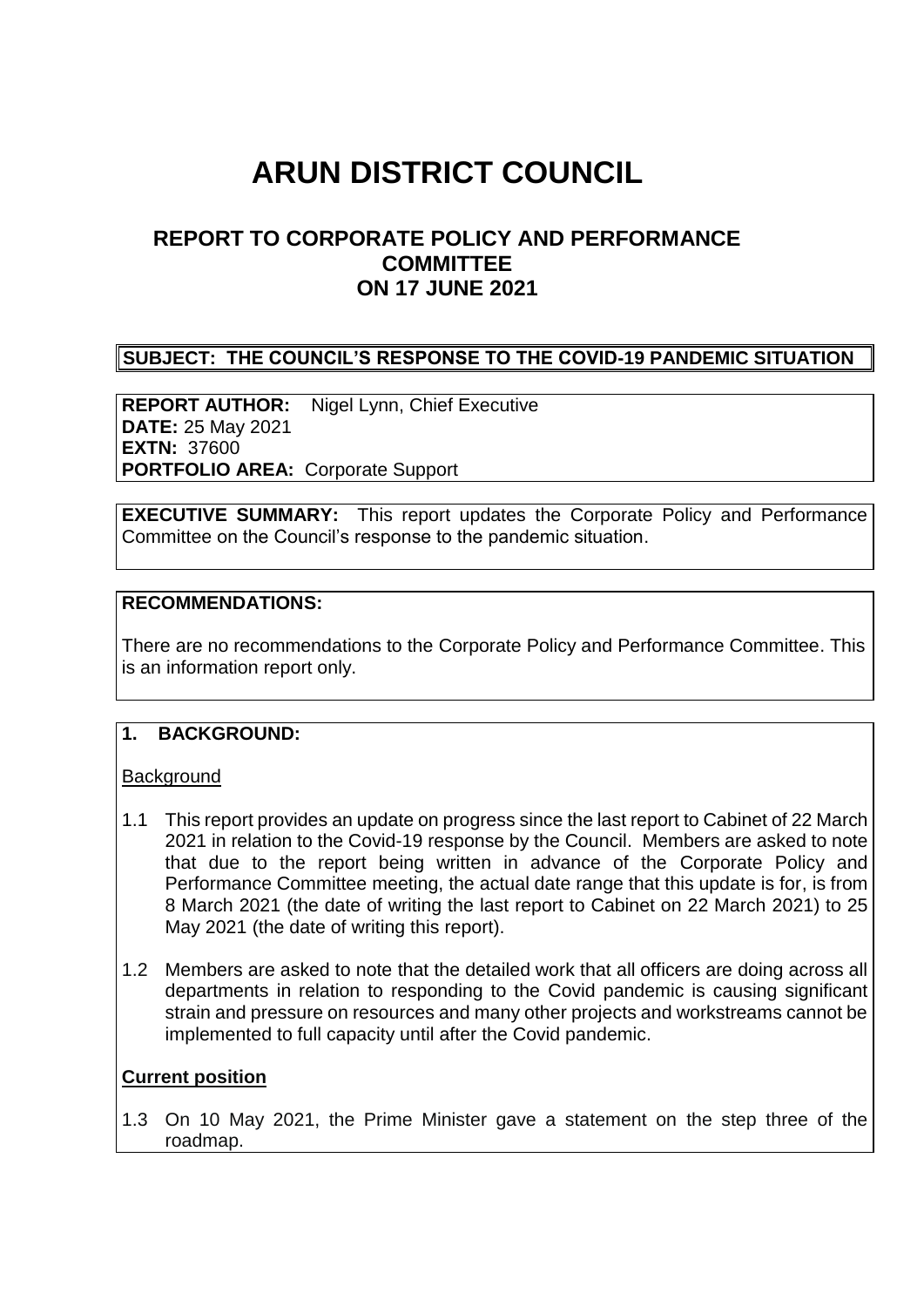He confirmed that further easing of national restrictions would come into effect as planned on 17 May which includes the return of international travel, indoor gatherings and overnight stays involving two households or six individuals, indoor opening of pubs and restaurants and the re-opening of cinemas and hotels.

- 1.4 The impact on the Council is (at the time of writing this report):
	- **Easing of restrictions -** The Council will be reviewing the latest guidance from Government in relation to the easing of restrictions and will implement the necessary actions to comply with each stage as directed by Government.
	- **Future preparations –** Officers have been working to ensure there are extra cleansing regimes and additional litter emptying as we are expecting towns, seafronts and play areas to be busy over the coming weeks as we move through the expected final stages of the roadmap out of lockdown and into the summer period.
	- **Emergency Management Team (EMT)** they are meeting weekly (each Monday) to consider all current issues in relation to the Covid response. The EMT and Corporate Management Team (CMT) regularly review the capacity in each service area due to work pressures and staff absences. It should be noted that staff are under increased pressure to perform existing workloads as well as responding to the Covid pandemic.
	- **Staff attendance at Council offices -** Staff attendance remain low in Corporate offices and no areas of concern are noted. Staff attending reported through to CMT for Group Heads to review to ensure essential staff only are in attendance. Staff will continue to work from home and the Council offices closed to the public (apart from reception for homelessness presentations) until further guidance is given by Government. Government advice is to continue to work from home, expectation currently is that this will not change before 21 June, which is the date the Government are hoping that most restrictions on social interactions are lifted. Phased return to the offices will be planned through the EMT group and pandemic control measures will be needed on a long-term basis. Staff working in civic buildings will be encouraged to take the lateral flow tests to improve safety of themselves and colleagues. No Councillors or staff are permitted to enter the building unless this has been agreed with Management/Group Heads.
	- **Covid Marshalls** Arun has been working with East Hants to assist with this role including officers patrolling the District including hotspot areas. Arun's Environmental Health team have continued to patrol the smaller supermarkets, garden centres, click and collect premises, where they receive complaints from the public and where there are positive cases confirmed. East Hants have provided regular feedback reports to Arun so that appropriate action can be taken where necessary.
	- **Environmental Health & Enforcement** Work by Environmental Health continues advising and enforcing the business restrictions which have changed regularly, as well as managing workplace-based outbreaks.
	- **Implementing Guidance** The Council is working to ensure that all Government Guidance is adhered to and that all procedures for dealing with Covid related matters including grants, enforcement etc are followed.
	- **Vulnerable assistance** We continue to provide the necessary support to the most vulnerable in conjunction with WSCC, via the community hub.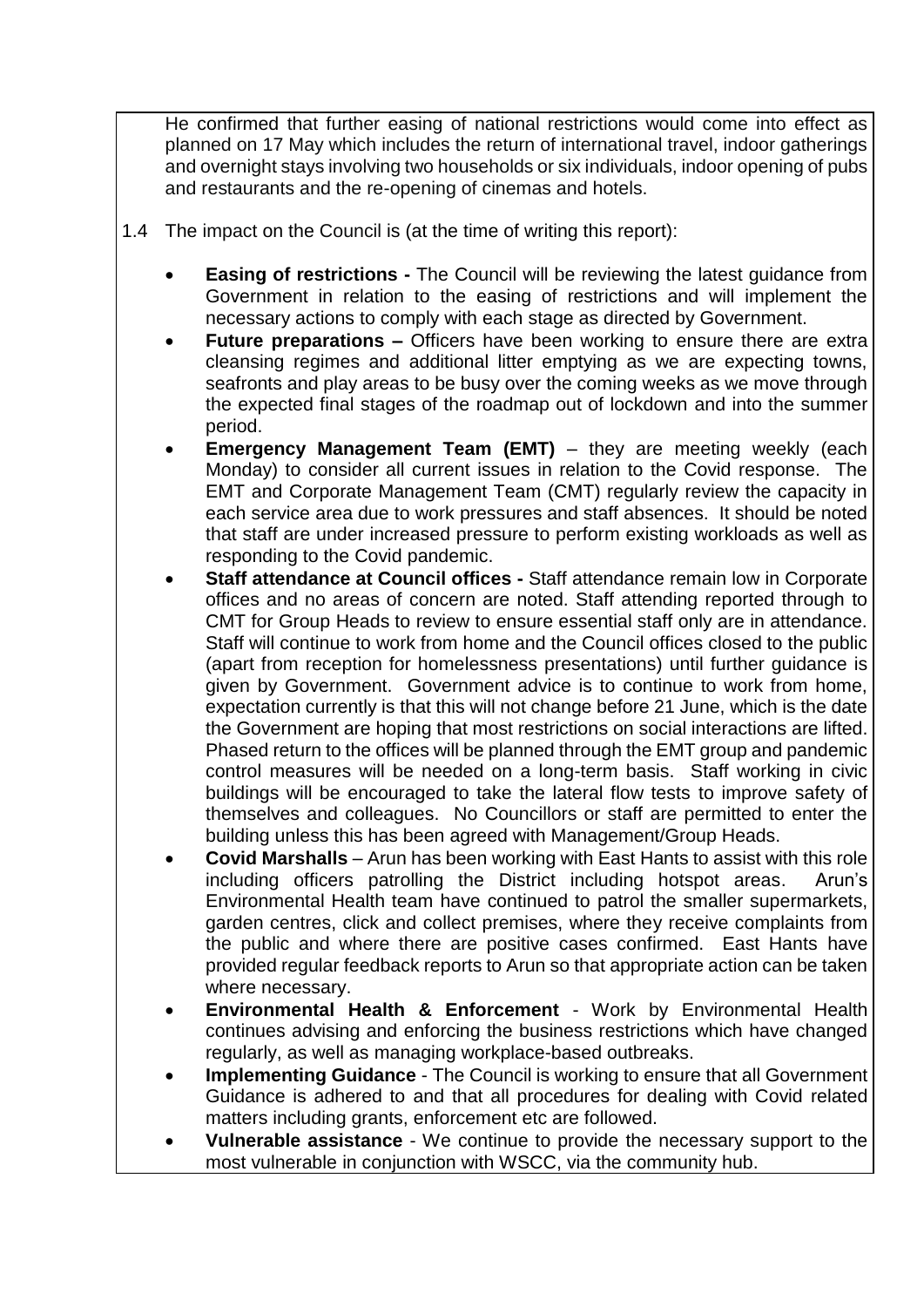- **Rough Sleepers** We continue to work with partners such as Stonepillow and Turning tides to protect these individuals.
- **May 2021 elections** officers worked hard, in line with Government guidance, to ensure that the elections were conducted in a safe and Covid secure manner.
- **Virtual Meetings -** On 7 May 2020 Government Regulations came into force to enable Councils to hold virtual meetings for one year, providing certain conditions were met in relation to ensuring openness and public access. As Government did not renew the Regulations from 7 May 2021 and venues to hold Council meetings in a COVID secure environment are very limited and staff are still being advised to work from home where possible, an Extraordinary Meeting of Full Council was held on 12 May 2021 to agree the way forward for the Council. In accordance with his Health and Safety responsibilities the Chief Executive recommended that the Council, in exercise of it's powers under section 111 of the Local Government Act 1972 and the general power of competence under section 1 of the Localism Act 2011, continues with virtual meetings for advisory decisions as appropriate (for all of the Council's meetings) with the Chief Executive using his emergency powers to execute the Council's advisory decision from 7 May 2021 through to such date as the Government confirms social distancing will be completely relaxed (current indications are that this is 21 June 2021) to ensure the safety of Councillors, staff and the public, and that Section 5 Part 5 of the Constitution: the Virtual Meeting Procedure Rules are amended at Paragraph 2.1, to provide for those Rules to prevail until further notice. This was approved by Full Council on 12 May 2021.
- 1.5 It should be noted that the Council has continued to offer its services throughout the pandemic with the following notable achievements during this difficult time:
	- 391 households offered accommodation and services maintained throughout
	- Hardship fund has paid out £823k to 12,912 households
	- Small Business Grant Fund has paid out £39.7m to 3,702 businesses
	- The Discretionary Grant Fund has awarded £3,073,295 to 479 businesses (and rising)
	- 70 virtual Council meetings and briefings have been held
	- We have posted on social media 2,255 times. 1,000 on Facebook, 750 on Twitter and 505 on Instagram.
	- We have collected 28,499 tonnes of refuse
	- We have collected 344.98 tonnes of litter
	- We have collected 13,177 tonnes of recycling
	- We have handled 149,554 calls and 2,349 webchat interactions

## **Communications**

1.6 Contact via social media continues to be a popular means of gathering information. Weekly reminders of our news bulletins and social media posts are issued including regular reminders about social distancing, avoiding busy places and considerate use of our beaches and town centres. The public are being kept well informed of all key messages.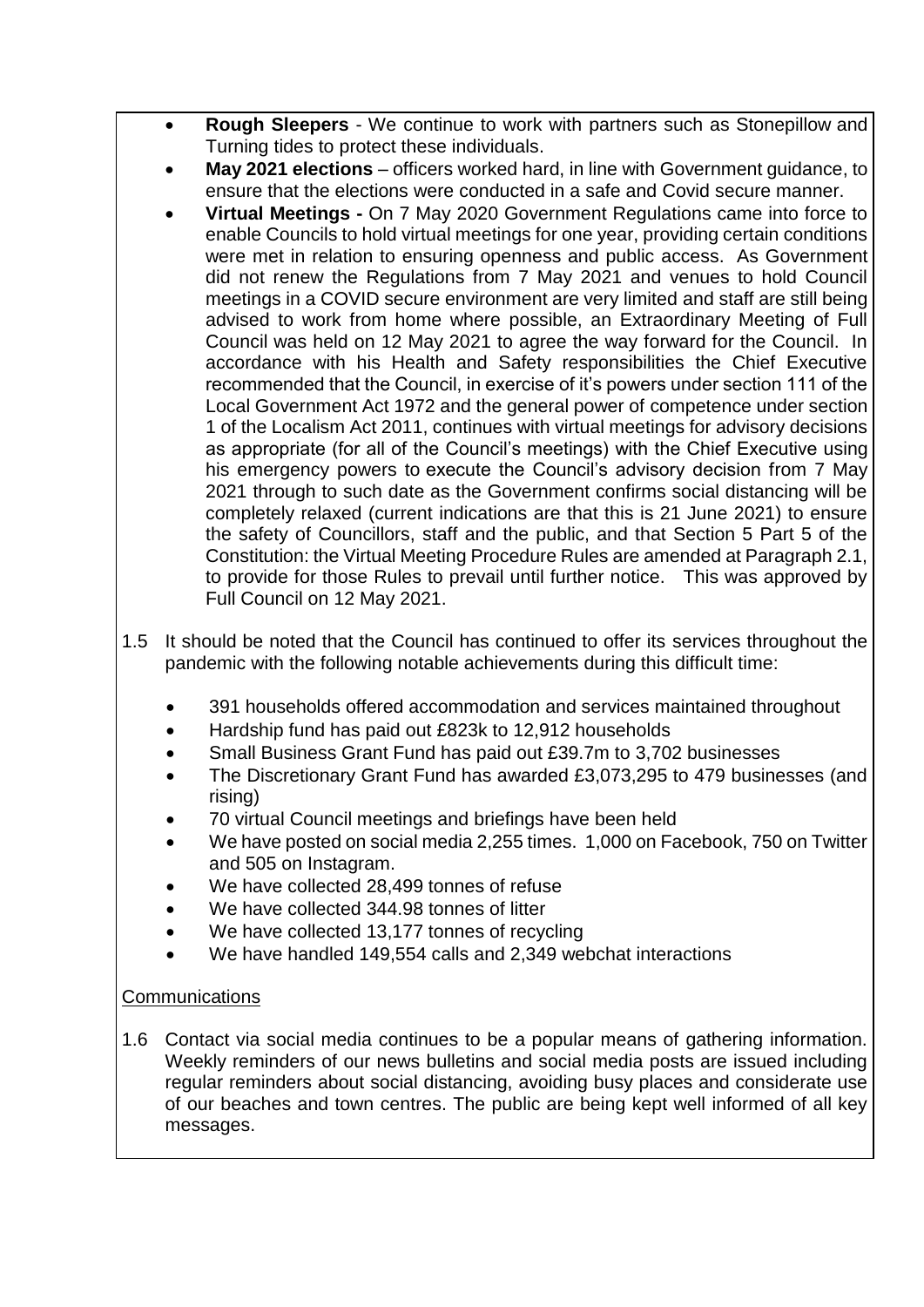1.7 Councillors, Partners of Arun and the Town and Parish Councils have been updated with new information from partners, other authorities and Government bodies via emailed briefing notes from the Leader of the Council and the Chief Executive since the start of the pandemic in March 2020. These have been issued every week since 24 March 2020.

Welfare of Staff, Members and the Public

- 1.8 Staff are working from home unless they have made specific arrangements. Staff attending an office location must take all Covid precautions set out by the Chief Executive.
- 1.9 The Council has not opened its reception areas (apart from providing a service to homeless presentations), meeting rooms or communal areas in line with Government guidance and officers are working hard to ensure that the public can access all services either online or via our contact centre.
- 1.10 After 21 June 2021, the Government will complete a review of social distancing and other measures that have been put in place to cut transmission, in order to inform decisions on the timing and circumstances under which rules on 1 metre plus, the wearing of face coverings, etc, may be lifted. This will also inform guidance on working from home (which should continue wherever possible until this review is complete) and the reopening of Council offices to more staff and customers. The Council will not be allowing all staff back into the office or opening the Council offices (apart from the reception area for homelessness presentations) until guidance is received from Government.
- 1.11 Arun is continuing to liaise with the County Council so that assistance is coordinated via the West Sussex Community Hub. Directing enquiries to the Community Hub as a single point of contact will ensure that residents are properly identified, and their issues logged so that their enquiry can be directed to the most appropriate service*.*

## Covid-19 Prevalence

- 1.12 Councillors, Partners of Arun and the Town and Parish Councils have been updated on the prevalence of Covid in West Sussex by way of the regular briefing notes since the middle of March 2020 on a weekly basis.
- 1.13 The West Sussex Covid Health Protection Board continues to monitor prevalence of Covid-19 cases. The Corporate Management Team, relevant Group Heads and our Communications Team are being informed of the numbers of Covid cases in both Arun and the whole of West Sussex and this is being communicated to officers and Councillors on a regular basis. Covid prevalence in the District is finally starting to reduce, although still high. Data is being collated and analysed every day to identify outbreaks. Interventions to support and manage the outbreak are delivered by WSCC Public Health or our Environmental Health team.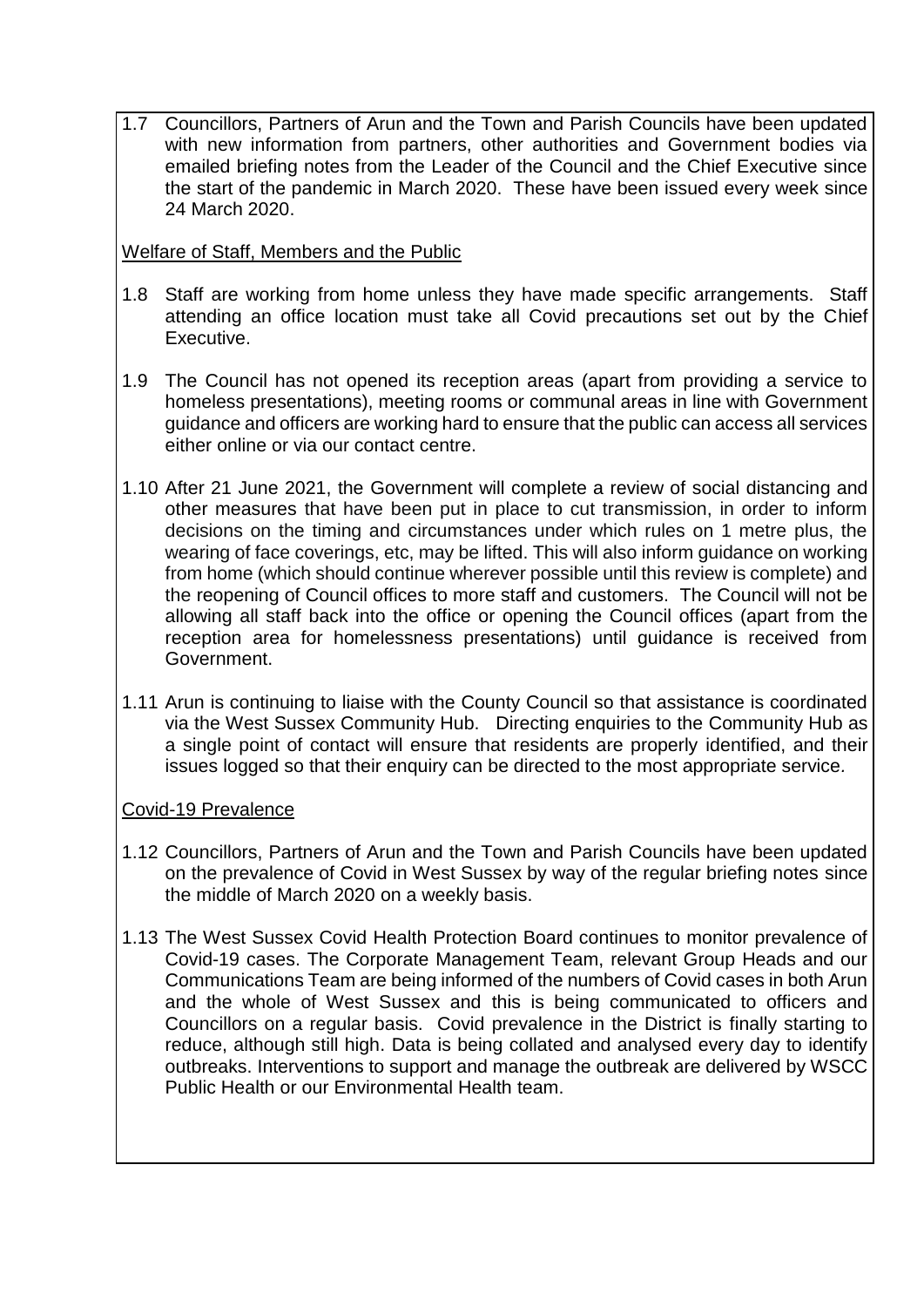- 1.14 The Council is ensuring that social media and our website communications are regularly updated with information relating to the roll out of the vaccination programme so that the public are aware that their GP surgeries will contact them directly to arrange for a vaccination to take place. Councillors are also forwarded the regular West Sussex Vaccination Updates as they are received.
- 1.15 The Council has been giving information to local businesses via social media, our website and targeted Arun Business Partnership publications regarding the Community Testing Programme (Lateral Flow Tests) for which can be provided for the delivery of asymptomatic testing to businesses. Further publicity has been given to the latest announcement by Government (5.421) that everyone in England will be able to access free, regular, rapid coronavirus testing from 9 April 2021.

#### Financial Impact of Covid-19

- 1.16 The financial effects of Covid-19 have been severe for the Council, in common with other local authorities across the country. The pandemic will continue to have financial implications for the Council.
- 1.17 Arun has received the following Covid funding from Government to address wider cost pressures. Arun's allocation to date is £498,760.00.
- 1.18 Details of all funding received by the Council as a result of the Covid Pandemic are listed in Appendix A which is *attached* to this report (as of 25.5.21).
- 1.19 WSCC have a £10m "Contained Outbreak Management" (COMF) grant and receive more each month on a per capita basis. WSCC and District and Borough Councils are currently working through the detail of how to distribute this fund and how it could be best spent.
- 1.20 The Communities Secretary has announced a new £56 million Welcome Back Fund to boost tourism, improve green spaces and provide more outdoor seating areas, markets and food stall pop-ups. Part of this funding will be allocated specifically to support coastal areas, with funding going to all coastal resorts across England to safely welcome holiday makers in the coming months. Arun District Council has been allocated £208,718 from this fund. Officers will be working to prioritise how this money is allocated to various projects and will liaise with Town and Parish Councils as well to seek their potential requirements.
- 1.21 The new Levelling Up Fund has been introduced by the Government to address the needs of individual places and the strategic case for investment. The Fund is especially for deprived towns and coastal communities of which the Arun District contains both deprived towns and such coastal communities. Arun District Council fits within Category 2 of the bidding level and bids could be successful "if they are of the exceptional quality". Bids are required by 18 June 2021. The Council has convened a Member Working Party which has met on 1 April, 22 April 2021 and 11 May 2021. The Working Party has been considering the Council's options with regards to a bid to enable the possible success of achieving the maximum amount of money from The Fund for the community.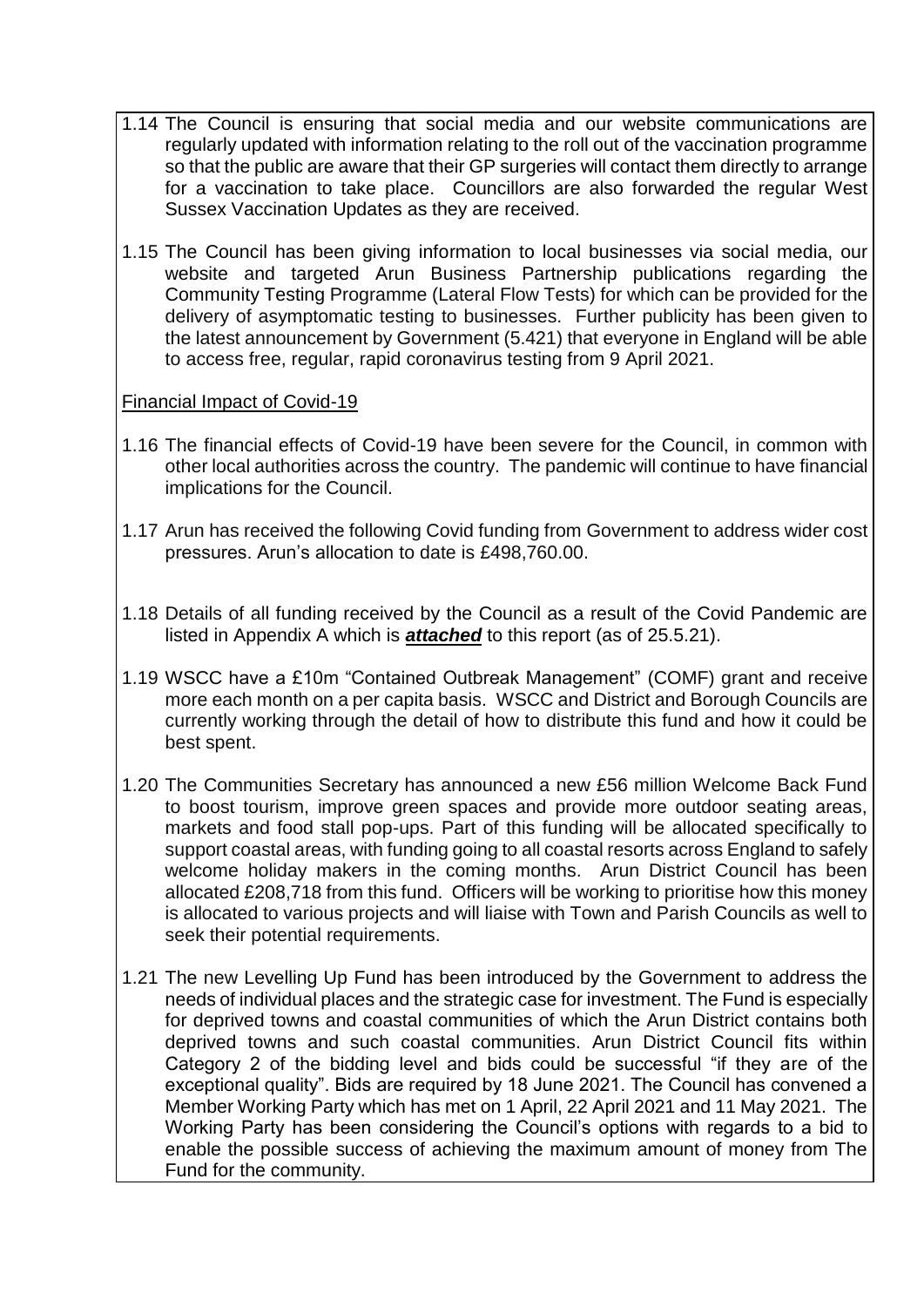- 1.22 The Government has announced the [allocation of £100 million to 266 local authorities](https://lnks.gd/l/eyJhbGciOiJIUzI1NiJ9.eyJidWxsZXRpbl9saW5rX2lkIjoxMTMsInVyaSI6ImJwMjpjbGljayIsImJ1bGxldGluX2lkIjoiMjAyMTAzMjMuMzc1NTk2NDEiLCJ1cmwiOiJodHRwczovL3d3dy5nb3YudWsvZ292ZXJubWVudC9uZXdzL2dvdmVybm1lbnQtYW5ub3VuY2VzLWFsbG9jYXRpb24tb2YtMTAwLW1pbGxpb24tdG8tc3VwcG9ydC1yZWNvdmVyeS1vZi1sZWlzdXJlLWNlbnRyZXMifQ.M8tLQbR2WKfAkCG3J17QvBWGGV_fPbYiwqBzHooAjNw/s/995942854/br/100516380578-l)  [to support the recovery of publicly-owned leisure centres and gyms.](https://lnks.gd/l/eyJhbGciOiJIUzI1NiJ9.eyJidWxsZXRpbl9saW5rX2lkIjoxMTMsInVyaSI6ImJwMjpjbGljayIsImJ1bGxldGluX2lkIjoiMjAyMTAzMjMuMzc1NTk2NDEiLCJ1cmwiOiJodHRwczovL3d3dy5nb3YudWsvZ292ZXJubWVudC9uZXdzL2dvdmVybm1lbnQtYW5ub3VuY2VzLWFsbG9jYXRpb24tb2YtMTAwLW1pbGxpb24tdG8tc3VwcG9ydC1yZWNvdmVyeS1vZi1sZWlzdXJlLWNlbnRyZXMifQ.M8tLQbR2WKfAkCG3J17QvBWGGV_fPbYiwqBzHooAjNw/s/995942854/br/100516380578-l) The National Leisure Recovery Fund, which opened in December 2020 and is managed by Sport England, was established to provide funding for the leisure sector to successfully reopen. Arun District Council has been allocated £331,690 from this fund and officers are working with Freedom Leisure to address the ongoing financial implications of the pandemic. The leisure centres reopened on 12 April 2021 and are increasing their offering with each new step of the roadmap progressing. It is therefore hoped that the financial situation will start to improve in the coming months.
- 1.23 The Council has been giving information to local businesses via social media, our website and targeted Arun Business Partnership publications regarding the various grants available to them.
- 1.24 Business premises forced to close in England can receive grants under the Local Restrictions Support Grant (LRSG) and Discretionary Grants via the Additional Restrictions Support Grant (ARG). The Local Restrictions Support Grants (LRSG rateable value based mandatory grants) is being dealt with by the Council's Revenues Team. The Additional Restrictions Support Grant (ARG - Discretionary Grants) are being dealt with by the Economic Development Team. In addition, people who have to self-isolate can receive a payment of £500 (for those on lower incomes who cannot work from home and have lost income as a result) and the Council continues to make payments receipt of a valid application. As of 25.5.21, the following payments have been made.

## **The Additional Restrictions Support Grant (ARG - Discretionary Grants):**

| <b>Scheme Name</b>                           | <b>Submitted</b><br><b>Claims</b> | <b>Claims</b><br><b>Approved</b> | <b>Claims Approved</b><br>Value £ |
|----------------------------------------------|-----------------------------------|----------------------------------|-----------------------------------|
| <b>Additional Restrictions Discretionary</b> |                                   |                                  |                                   |
| Grant - Businesses with RV or                |                                   |                                  |                                   |
| property costs up to £15K pa                 | 277                               | 162                              | 200835.00                         |
| <b>Additional Restrictions Discretionary</b> |                                   |                                  |                                   |
| Grant - Businesses with RV or                |                                   |                                  |                                   |
| property costs up to £15K pa R3              | 453                               | 237                              | 807620.00                         |
| <b>Additional Restrictions Discretionary</b> |                                   |                                  |                                   |
| Grant - Business-RV or property costs        |                                   |                                  |                                   |
| over £15k to £51k pa                         | 52                                | 29                               | 50340.00                          |
| <b>Additional Restrictions Discretionary</b> |                                   |                                  |                                   |
| Grant - Business-RV or property costs        |                                   |                                  |                                   |
| over £15k to £51k pa R3                      | 66                                | 17                               | 100000.00                         |
| <b>Additional Restrictions Discretionary</b> |                                   |                                  |                                   |
| Grant - Eligible market trader               | 12                                | 7                                | 3500.00                           |
| <b>Additional Restrictions Discretionary</b> |                                   |                                  |                                   |
| Grant - market trader / taxi driver R3       | 25                                | 23                               | 22550.00                          |
| <b>Additional Restrictions Discretionary</b> |                                   |                                  |                                   |
| Grant - RV or Property costs of over         |                                   |                                  |                                   |
| £51K pa                                      | 17                                |                                  | 19334.00                          |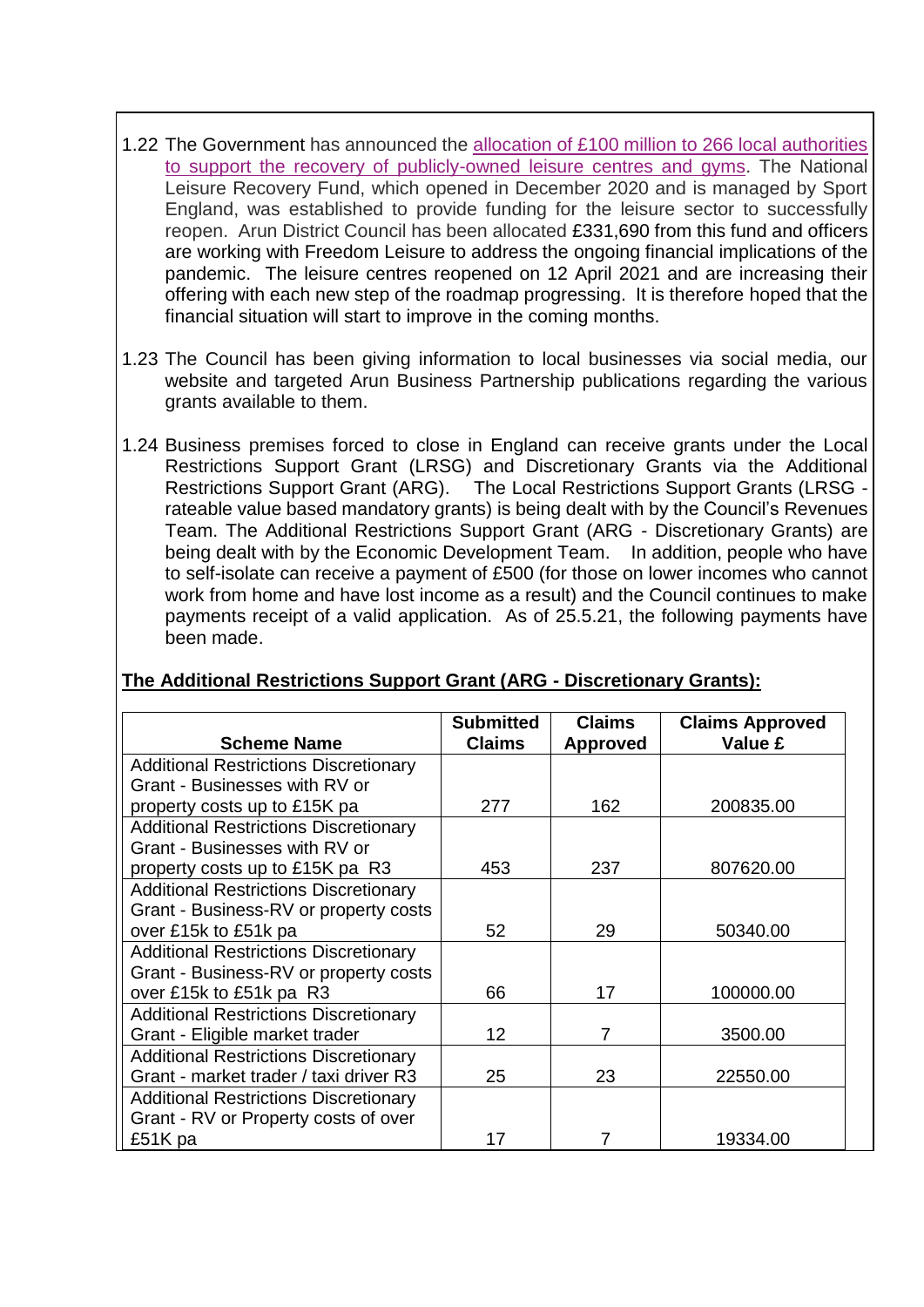| <b>Additional Restrictions Discretionary</b> |                |                |            |
|----------------------------------------------|----------------|----------------|------------|
| Grant - RV or Property costs of over         |                |                |            |
| £51K pa R3                                   | 13             | $\overline{2}$ | 18000.00   |
| <b>Business Support Package for</b>          |                |                |            |
| Lockdown from 05/01/21 - RV                  |                |                |            |
| £15,000 and under                            | 706            | 648            | 5222088.00 |
| <b>Business Support Package for</b>          |                |                |            |
| Lockdown from 05/01/21 - RV                  |                |                |            |
| £15,001 to £50,999                           | 204            | 193            | 2343599.00 |
| <b>Business Support Package for</b>          |                |                |            |
| Lockdown from 05/01/21 - RV                  |                |                |            |
| £51,000 or above                             | 59             | 53             | 965342.00  |
| Christmas Support Payment for wet-           |                |                |            |
| led pubs                                     | 57             | 51             | 51000.00   |
| Discretionary Grant - Businesses with        |                |                |            |
| RV or property costs up to £15K pa           |                |                |            |
| R <sub>4</sub>                               | 330            | 250            | 897325.00  |
| Discretionary Grant - Business-RV or         |                |                |            |
| property costs over £15k to £51k pa          |                |                |            |
| R <sub>4</sub>                               | 46             | 22             | 130000.00  |
| Discretionary Grant - market trader /        |                |                |            |
| taxi driver R4                               | 24             | 21             | 20700.00   |
| Discretionary Grant - RV or Property         |                |                |            |
| costs of over £51K pa R4                     | 5              | 1              | 9000.00    |
| Discretionary Grant R5- market trader        |                |                |            |
| / taxi driver                                | 31             | 25             | 48850.00   |
| Discretionary R5 & Discretionary             |                |                |            |
| <b>Restart Grant - Businesses with RV or</b> |                |                |            |
| property costs up to £15K pa                 | 412            | 258            | 1315317.00 |
| Discretionary R5 & Discretionary             |                |                |            |
| Restart Grant - RV or property costs         |                |                |            |
| over £15k to £51k pa                         | 46             | 17             | 139596.00  |
| Discretionary R5 & Discretionary             |                |                |            |
| Restart Grant - RV or Property costs         |                |                |            |
| over £51K pa                                 | 10             | 3              | 42000.00   |
| <b>Grant for Closed Businesses RV</b>        |                |                |            |
| £15,000 and under - 02/12/2020 to            |                |                |            |
| 15/12/2020                                   | 28             | 22             | 14674.00   |
| <b>Grant for Closed Businesses RV</b>        |                |                |            |
| £15,000 and under - 17/12/2020 to            |                |                |            |
| 31/12/2020                                   | $\overline{2}$ | $\overline{2}$ | 1334.00    |
| <b>Grant for Closed Businesses RV</b>        |                |                |            |
| £15,001 to £50,999 - 02/12/2020 to           |                |                |            |
| 15/12/2020                                   | 21             | 15             | 15000.00   |
| <b>Grant for Closed Businesses RV</b>        |                |                |            |
| £15,001 to £50,999 - 17/12/2020 to           |                |                |            |
| 31/12/2020                                   | $\overline{2}$ | $\overline{2}$ | 2000.00    |
| <b>Grant for Closed Businesses RV</b>        |                |                |            |
| £51,000 and over - 02/12/2020 to             |                |                |            |
| 15/12/2020                                   | 3              | 1              | 1500.00    |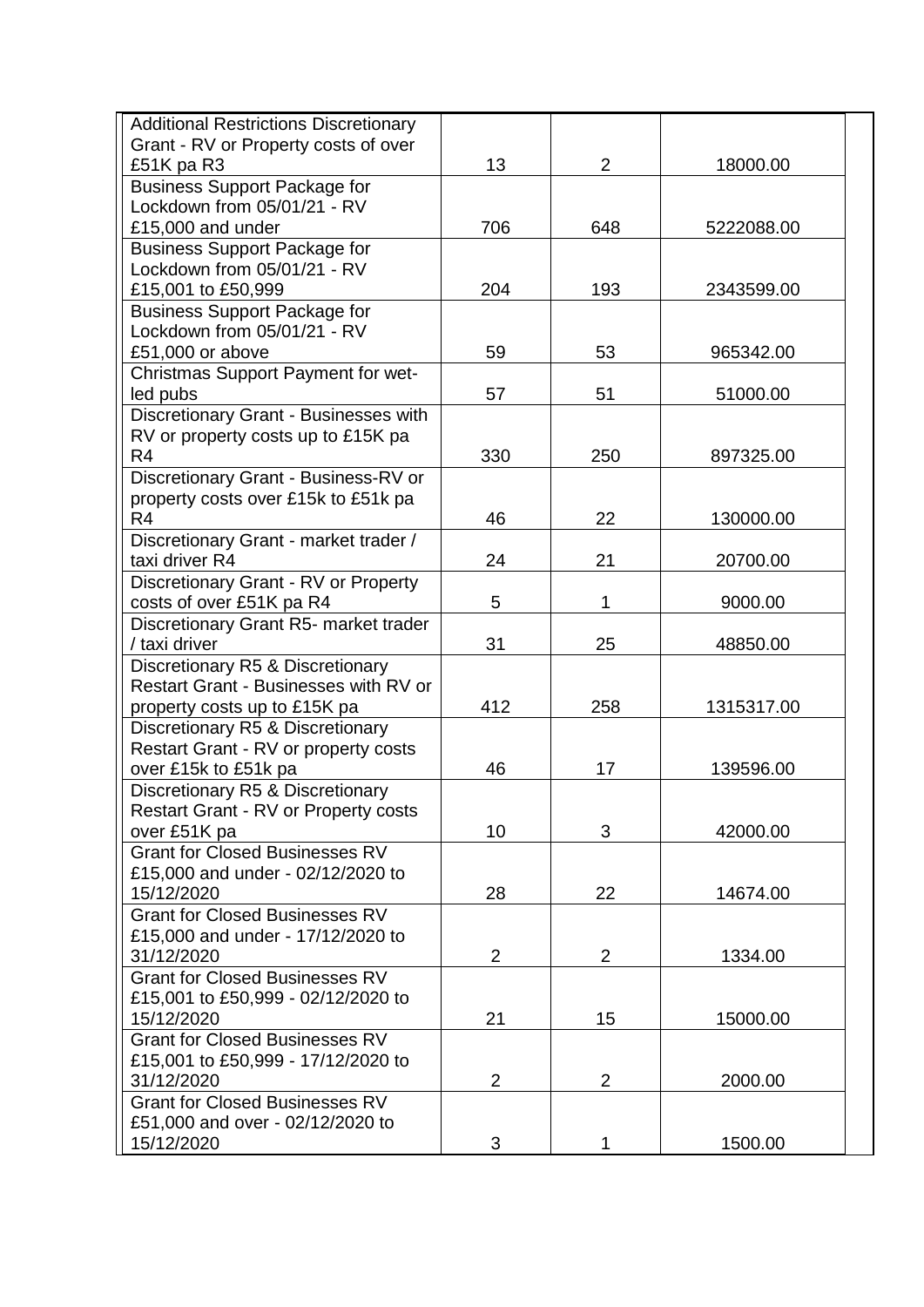| <b>Local Restriction Support Grant</b>                                |                |                |            |
|-----------------------------------------------------------------------|----------------|----------------|------------|
| (Open) Tier 2/3/4 Discretionary RV                                    |                |                |            |
| over £51K - 2.12 - 25.12.20                                           | 32             | 19             | 30201.60   |
| <b>Local Restriction Support Grant Open</b>                           |                |                |            |
| T4 Discretionary RV / property costs                                  |                |                |            |
| up to £15K 2 - 25.12.20                                               | 152            | 64             | 47470.75   |
| Local Restriction Support Grant Open                                  |                |                |            |
| Tier 2/3/4 Discretionary RV £15-£51K                                  |                |                |            |
| 2.12-25.12.20                                                         | 72             | 35             | 37118.27   |
| <b>Local Restrictions Support Grant</b>                               |                |                |            |
| (Second Payment Cycle) 16/02/21 -                                     | $\overline{7}$ | 5              |            |
| 31/03/21 - RV £15,000 and under                                       |                |                | 10480.00   |
| <b>Local Restrictions Support Grant</b>                               |                |                |            |
| (Second Payment Cycle) 16/02/21 -<br>31/03/21 - RV £15,001 to £50,999 | 12             | 10             | 31430.00   |
| <b>Local Restrictions Support Grant</b>                               |                |                |            |
| (Second Payment Cycle) 16/02/21 -                                     |                |                |            |
| 31/03/21 - RV £51,000 or above                                        | 5              | 4              | 18856.00   |
| <b>National Restrictions Grant RV</b>                                 |                |                |            |
| £15,000 and under - November 2020                                     | 660            | 592            | 789728.00  |
| <b>National Restrictions Grant RV</b>                                 |                |                |            |
| £15,001 to £50,999 - November 2020                                    | 209            | 182            | 364000.00  |
| <b>National Restrictions Grant RV</b>                                 |                |                |            |
| £51,000 and over - November 2020                                      | 55             | 47             | 141000.00  |
| Restart Grant 1 - Non Essential Retail                                |                |                |            |
| - RV £15,000 & Under                                                  | 180            | 168            | 448056.00  |
| <b>Restart Grant 1 - Non Essential Retail</b>                         |                |                |            |
| - RV £15,001 to £50,999                                               | 52             | 50             | 200000.00  |
| <b>Restart Grant 1 - Non Essential Retail</b>                         |                |                |            |
| - RV £51,000 & Over                                                   | 7              | 7              | 42000.00   |
| Restart Grant 2 - Hospitality,                                        |                |                |            |
| Accommodation, Leisure, Personal                                      |                |                |            |
| Care and Gyms - RV £15,000 &                                          |                |                |            |
| Under                                                                 | 354            | 337            | 2696000.00 |
| Restart Grant 2 - Hospitality,                                        |                |                |            |
| Accommodation, Leisure, Personal                                      |                |                |            |
| Care and Gyms - RV £15,001 -                                          |                |                |            |
| £50,999                                                               | 108            | 106            | 1272000.00 |
| Restart Grant 2 - Hospitality,                                        |                |                |            |
| Accommodation, Leisure, Personal                                      |                |                |            |
| Care and Gyms - RV £51,000 & Over                                     | 36             | 35             | 630000.00  |
| <b>Tier 2 Restrictions Grant for Closed</b>                           |                |                |            |
| Businesses RV £15,000 and under -                                     |                |                |            |
| 16/12/2020 to 25/12/2020                                              | 22             | 19             | 9053.50    |
| <b>Tier 2 Restrictions Grant for Closed</b>                           |                |                |            |
| Businesses RV £15,001 to £50,999 -                                    |                |                |            |
| 16/12/2020 to 25/12/2020                                              | 21             | 12             | 8568.00    |
| <b>Tier 2 Restrictions Grant for Closed</b>                           |                |                |            |
| Businesses RV £51,000 and over -                                      |                |                |            |
| 16/12/2020 to 25/12/2020                                              | 2              | $\overline{2}$ | 2142.00    |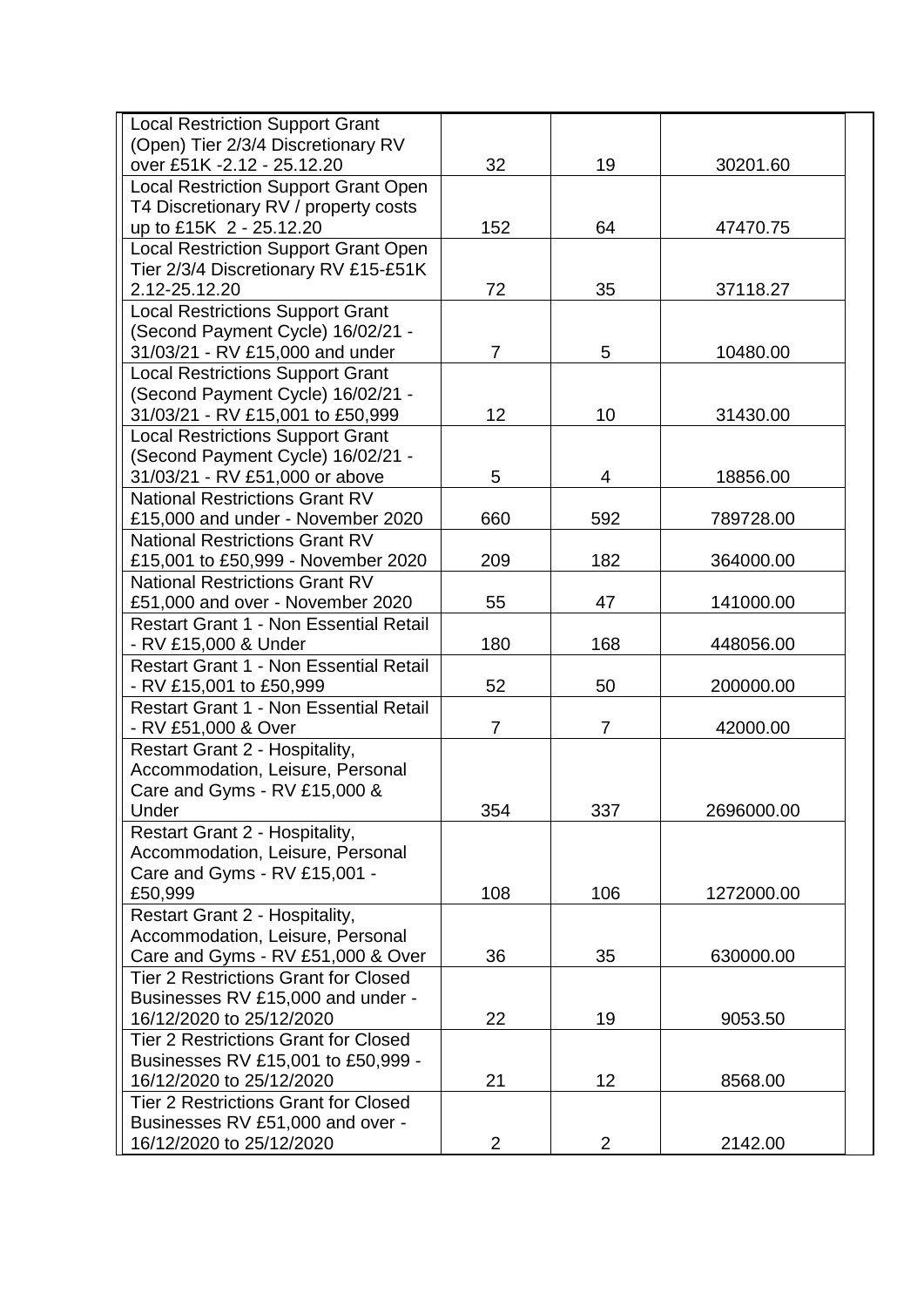| Tier 4 Restrictions Grant for Closed        |      |      |             |
|---------------------------------------------|------|------|-------------|
| Businesses RV £15,000 and under             |      |      |             |
| 26/12/20 - 04/01/21                         | 567  | 534  | 254451.00   |
| <b>Tier 4 Restrictions Grant for Closed</b> |      |      |             |
| Businesses RV £15,001 to £50,999            |      |      |             |
| 26/12/20 - 04/01/21                         | 180  | 167  | 119238.00   |
| <b>Tier 4 Restrictions Grant for Closed</b> |      |      |             |
| Businesses RV £51,000 and over              |      |      |             |
| 26/12/20 - 04/01/21                         | 47   | 44   | 47124.00    |
| All Eligible                                | 5681 | 4507 | 19640421.12 |

# **The Local Restrictions Support Grant** (**LRSG - rateable value based Mandatory Grants)**:

| <b>Grant Type</b>                                                                 | No. of<br><b>Applications</b><br>Rec'd | No. of<br>applications<br>paid | Value         | No of<br>applicatio<br>awaiting<br>assessme |
|-----------------------------------------------------------------------------------|----------------------------------------|--------------------------------|---------------|---------------------------------------------|
| <b>Tier 2 Restrictions Grant for</b><br><b>Closed Businesses</b>                  | 45                                     | 33                             | £19,763.50    | $\Omega$                                    |
| <b>Tier 4 Restrictions Grant for</b><br><b>Closed Businesses</b>                  | 794                                    | 745                            | £420,813.00   | $\Omega$                                    |
| <b>Business Support Package for</b><br>Lockdown from 05/01/21                     | 969                                    | 894                            | £8,531,029.00 | $\Omega$                                    |
| <b>Christmas Support Payment for</b><br>wet-led pubs (AAA) Fixed<br>Value: £1,000 | 57                                     | 51                             | £51,000.00    | $\Omega$                                    |
| Grant for Closed Businesses -<br>02/12/20 to 25/12/20                             | 56                                     | 42                             | £34,508.00    | $\Omega$                                    |
| <b>National Restrictions Grant -</b><br>November 2020                             | 924                                    | 821                            | £1,294,728.00 | $\Omega$                                    |
| LRSG (second Cycle) 16/02/21<br>$-31/03/21$                                       | 23                                     | 18                             | £56,052.00    | $\Omega$                                    |
| <b>Restart Grant 1 - Non Essential</b><br>Retail                                  | 234                                    | 225                            | £690,056.00   | 1                                           |
| Restart Grant 2 - Hospitality,<br>accommodation, Leisure,<br>Personal Care & Gyms | 489                                    | 477                            | £4,590,000.00 | $\overline{2}$                              |

# **2. PROPOSAL(S):**

There are no recommendations to the Corporate Policy and Performance Committee. This is an information only report.

# **3. OPTIONS:**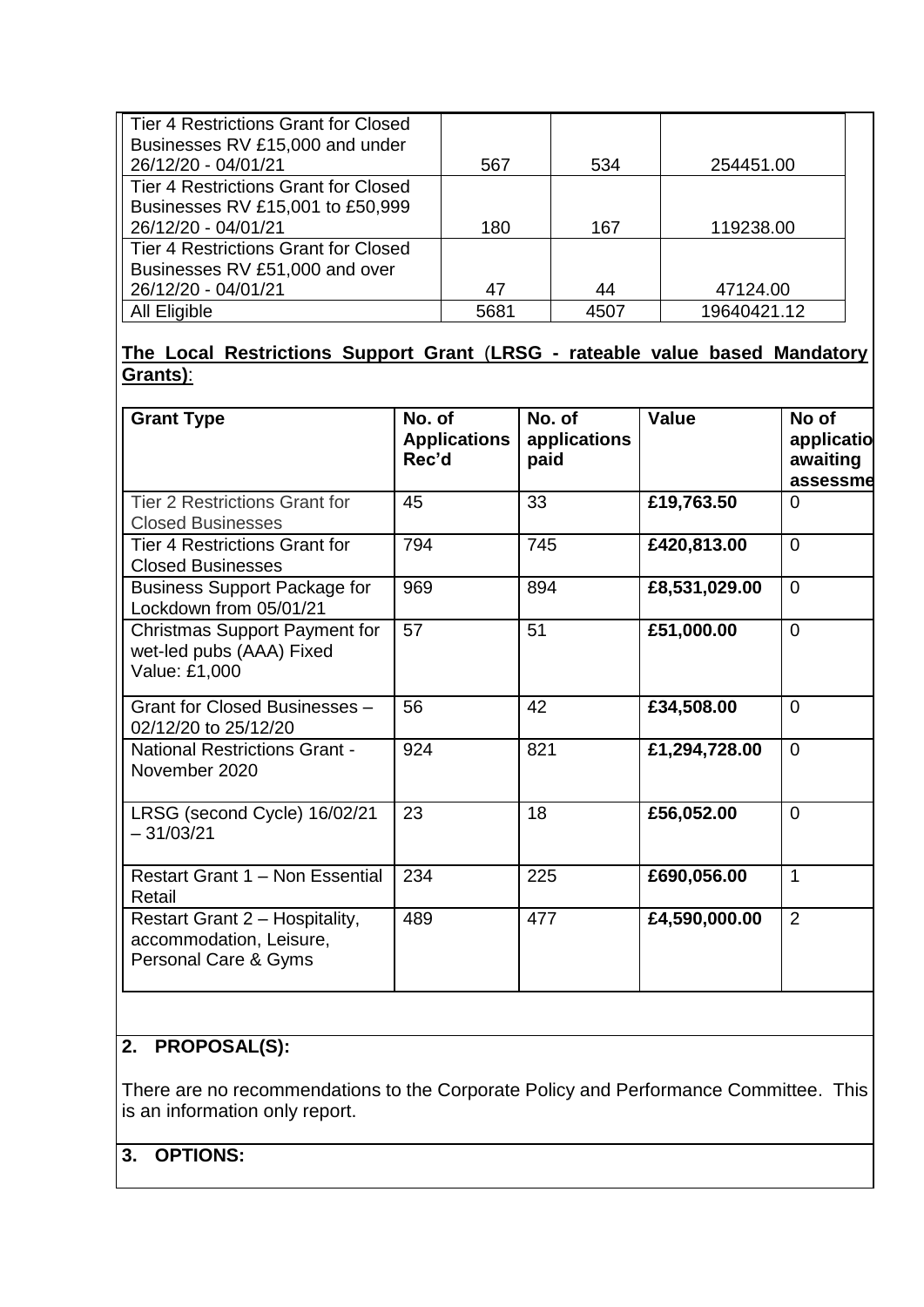| None                                                                                             |              |           |
|--------------------------------------------------------------------------------------------------|--------------|-----------|
| <b>CONSULTATION:</b><br>4.                                                                       |              |           |
| Has consultation been undertaken with:                                                           | <b>YES</b>   | <b>NO</b> |
| <b>Relevant Town/Parish Council</b>                                                              |              | X         |
| <b>Relevant District Ward Councillors</b>                                                        |              | X         |
| Other groups/persons (please specify) - The Corporate<br><b>Policy and Performance Committee</b> | ✓            |           |
| ARE THERE ANY IMPLICATIONS IN RELATION TO<br>5.<br>THE FOLLOWING COUNCIL POLICIES:               | <b>YES</b>   | <b>NO</b> |
| Financial                                                                                        | $\checkmark$ |           |
| Legal                                                                                            |              | X         |
| Human Rights/Equality Impact Assessment                                                          |              |           |
| Community Safety including Section 17 of Crime &<br><b>Disorder Act</b>                          |              | X         |
| Sustainability                                                                                   |              | X         |
| Asset Management/Property/Land                                                                   |              | X         |
| Technology                                                                                       |              | X         |
| Other (please explain)                                                                           |              |           |

## **6. IMPLICATIONS:**

- 6.1 The Council also has limited funds to be able to make direct interventions to assist the public and businesses but continues to focus on good communication utilising the Government's Covid Outbreak Management Fund. Additionally, the Council continues to promote and manage Government grants to businesses and the public. In addition, through regular briefings, social media and videos, the Council also provide community leadership and guidance.
- 6.2 The Government has continued to support the Council with grants, which covers a proportion (about 70%) of our losses, but there remains a shortfall of our income, particularly in relation to rents, leisure and car park shortfalls, which is concerning as we look to 2022/23. Although the 2021/21 budget was balanced, this has been partly due to grants and partly due to reduced spend.
- 6.3 The second Lockdown has increased implications on staff workload, capacity and mental health as we strive to continue to provide day to day services, whilst working from home, many with childcare issues (when the schools are closed) until at least 21 June 2021. Members are asked to note that the detailed work that all officers are doing across all departments in relation to responding to the Covid pandemic is causing significant strain and pressure on resources and many other projects and workstreams cannot be implemented to full capacity until after the Covid pandemic has eased fully. Despite the negative effect that the pandemic is having on normal officer duties, in the main, front line services remain fully operational.